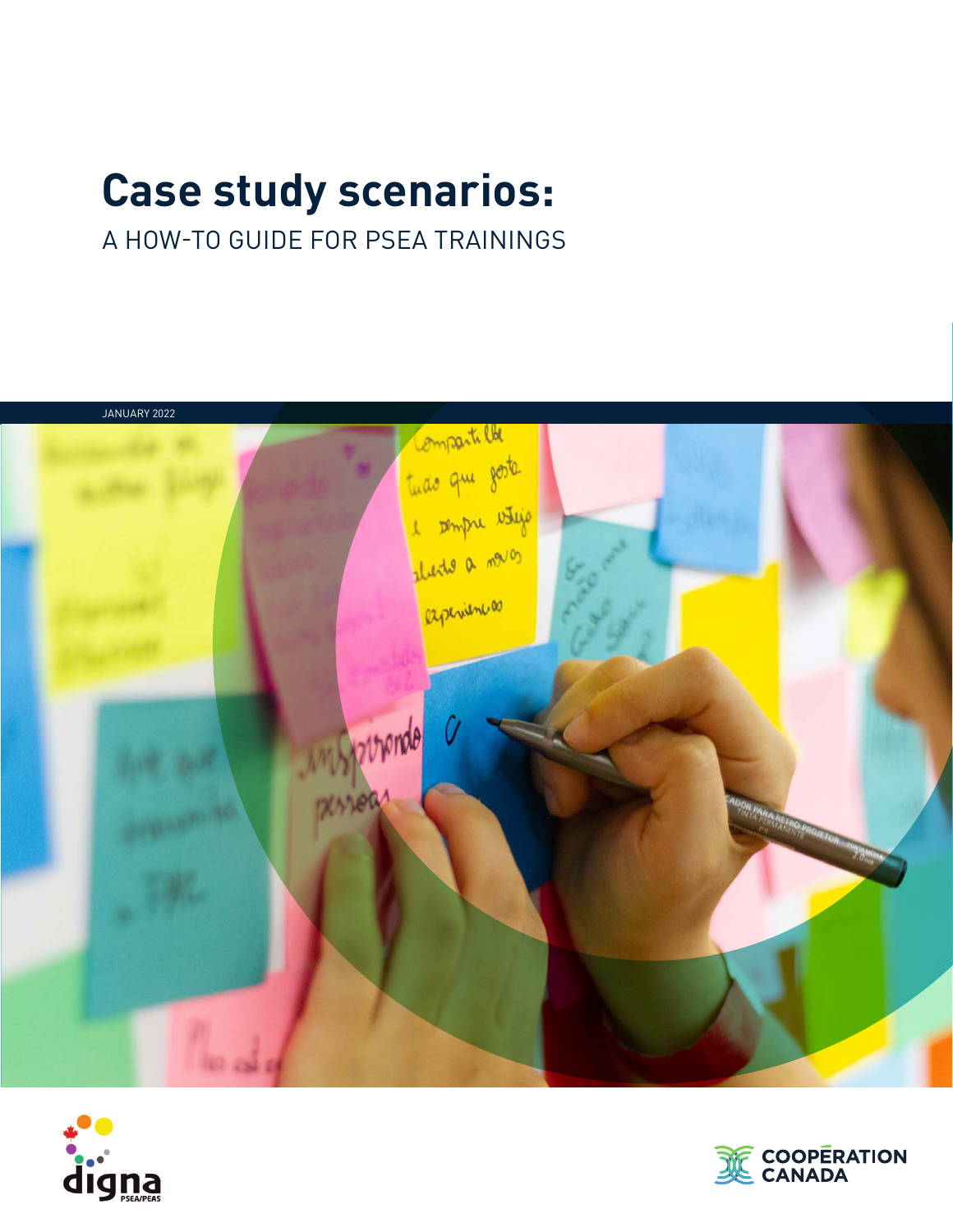# FOREWORD

This document was created to help organizations provide their staff, volunteers, and partners with opportunities to discuss and understand the prevention of sexual exploitation and abuse using case study scenarios as a training tool. Digna's overall objective is to support Canadian organizations in the international development and humanitarian sectors to improve their ability to prevent and address sexual exploitation and abuse within their organizations. This is done in coordination with organizations, their institutional partners and program participants, particularly women and girls. Through Cooperation Canada, Digna provides guidance for Canadian organizations to uphold and live out their Leaders Pledge for the prevention and elimination of sexual misconduct.

To further its role in providing expertise in the prevention of sexual exploitation and abuse, Digna tasked its Training Working Group with creating a training guide on using case study scenarios for Canadian organizations in the international development and humanitarian sectors.

This guide does not provide all the answers, but instead seeks to support trainers, organizational leaders and PSEA focal points in leading discussions to promote understanding of everyone's role in balancing power:

- between program participants and those who make decisions about providing aid and services;
- between those who are employed by organizations and those who make employment decisions; and
- between those who are marginalized and those who hold systemic privilege.

We hope it will raise deep and meaningful conversations that enable organizations to affirm what they are doing well and identify improvements in how they work to prevent harm. We also hope this document will empower organizations' staff to speak up within their structures and advocate for strengthened policies and procedures that provide appropriate checks and balances to the power inherent in organizational decision-making.

To enhance this consideration, the Training Working Group provides an appeal for intentional consideration to protect traditionally equity-seeking groups including LGBTQ2I, Indigenous, ethnic and religious minorities, and disabled persons, among others.

#### *Credits*

*This guide was developed by Tracey Foster, with the support of Digna's Training working group members: Brianna Parent Long, Martin Parent-Roy, Marie-Eve Rheault,Valérie Savaria, and input from Digna's advisory committee.* Cover image: Credit - Canva Pro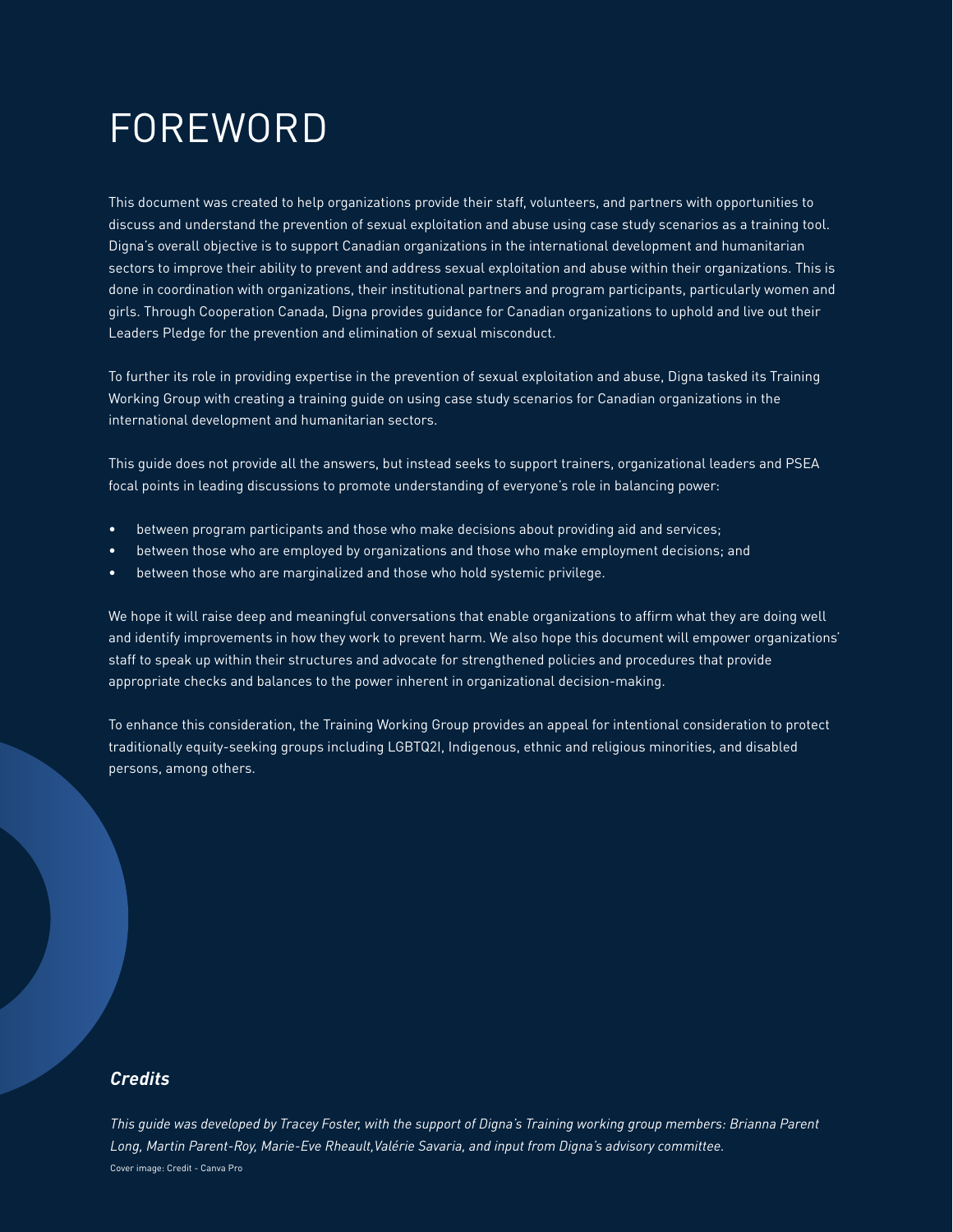# **CONTENTS**

| Purpose of this document                                                | 4               |
|-------------------------------------------------------------------------|-----------------|
| Why Use Case studies?                                                   | 4               |
| Considerations in deciding to use case studies                          | 5               |
| Cautions when using case studies                                        | 5               |
| Guidelines for using case studies in training                           | 6               |
| The use of accompanying readings                                        | $7\overline{ }$ |
| Additional ways to work with case studies                               | $7\overline{ }$ |
| Leading the case study discussion                                       | 8               |
| Trainer skills                                                          | 8               |
| Sample session outline                                                  | 9               |
| Case study examples                                                     | 10              |
| Consideration of the needs of equity seeking groups & intersectionality | 18              |
| Resources and background information                                    | 19              |
| The IASC Six Core Principles Relating to Sexual Exploitation and Abuse  | 19              |
| Resource list                                                           | 20              |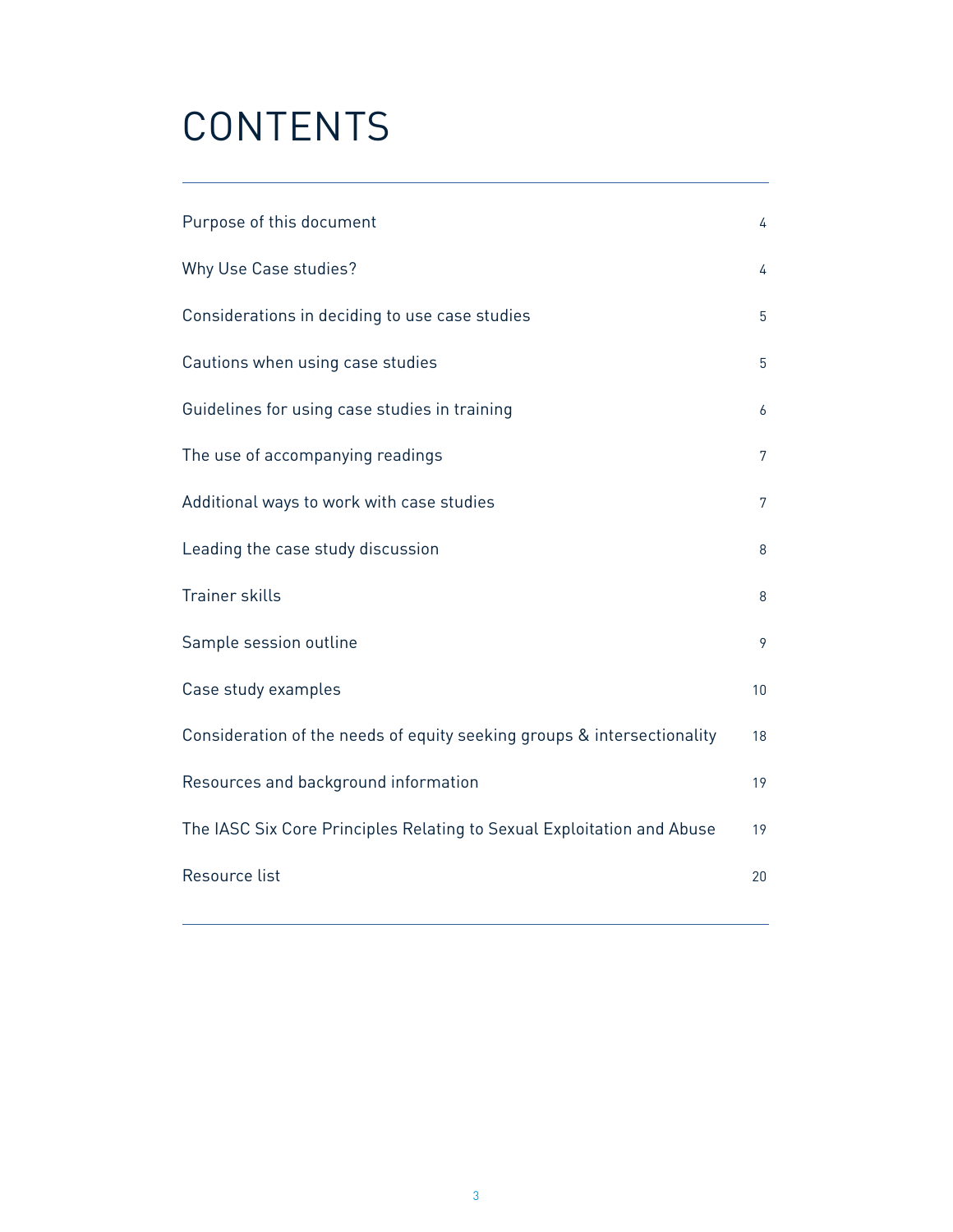## PURPOSE OF THIS DOCUMENT

This guide outlines considerations for using case studies as a training tool and describes situations where case studies can be used as a method. The guide also highlights the strengths and limitations of this method and offers guidelines for using this tool effectively to promote learning and create an educational environment where participant safety is effectively established and maintained.

## WHY USE CASE STUDIES?

Preventing Sexual Exploitation & Abuse (PSEA) involves a range of different measures including policies and procedures, training and senior leadership support and understanding. Promoting in-depth discussion about the issue of SEA and the factors that enable it to happen is key to prevention. Case studies can be a useful tool to promote discussion, facilitate learning and increase an organization's ability to identify PSEA framework development needs and actions to build capacity to prevent exploitation and abuse.

Case studies provide an opportunity for participants to gain insight into the feelings of the characters who are experiencing the situations or events firsthand. This method allows participants to empathise with the characters and put themselves in the situations of others. Case studies may also enable participants to look at a situation from another's perspective or experience a dilemma they have not yet experienced personally. Case studies promote learning by relying on experience, personal insights and discoveries to guide understanding. Compared with other training tools, case studies may allow participants to better integrate what was taught because the information is more realistic and relevant when applied to a specific situation.

Case studies can be used in any discipline when trainers want participants to explore how what they have learned

or know could apply to real-life situations. Case studies can also be used to explore or illustrate a [feminist](https://www.thoughtco.com/feminist-theory-3026624)  [perspective](https://www.thoughtco.com/feminist-theory-3026624) when they highlight gender inequality as well as issues, concerns and perspectives of women, aspects of masculinity and the belief in knowledge as emancipation.1

Cases come in many formats, from a brief outline of a scenario with a simple "What would you do in this situation?" question, to a detailed description of a complex situation with accompanying data to analyze. The decision to use a simple scenario-type case or a complex detailed one will depend upon the specific training objectives and the audience.

Most case studies require participants to answer an open-ended question or develop a solution to an openended problem with multiple potential solutions. This format offers participants a chance to consider aspects of the situation and determine a course of action or make decisions. The purpose of the case method is to help participants apply what they know, develop new ideas to manage a situation or solve a particular problem. The exercise may focus on:

- the approach the participants use and/or
- the decision-making factors and/or
- evaluating a proposed solution and/or
- determining an appropriate course of action.

<sup>1.</sup> Tickner, J. A. (2005). What is your research program? some feminist answers to international relations methodological questions. *International Studies Quarterly*, 49(1), 1–21.; Brisolara, S., Seigart, D. M., & SenGupta, S. (Eds.). (2014). *Feminist evaluation and research : theory and practice*. Guilford Press.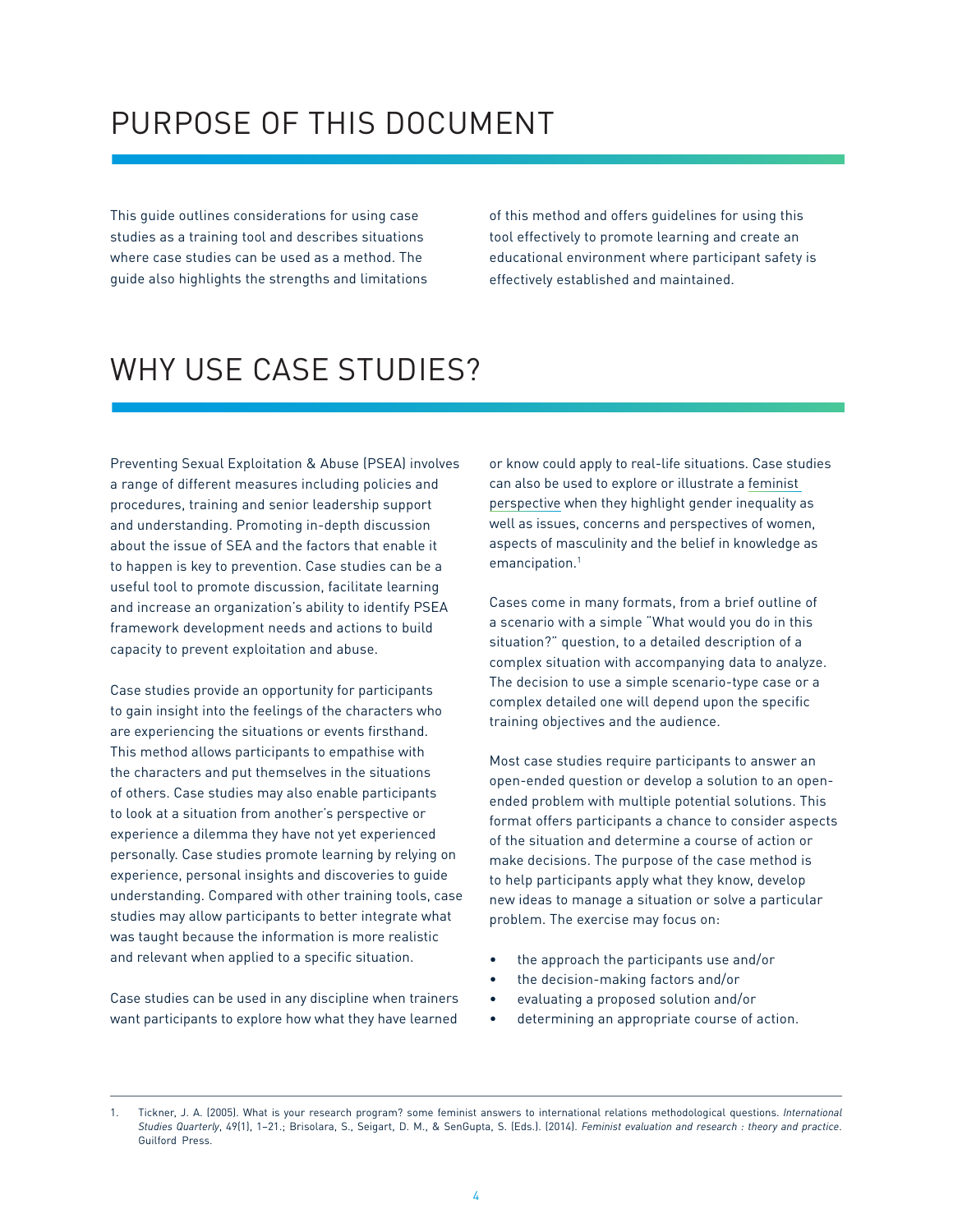## CONSIDERATIONS IN DECIDING TO USE CASE **STUDIES**

Before a trainer decides to use a case study, they should ask the following questions:

- Is there a possibility that the case study content may be triggering or emotional for some participants? How will you ensure safety both within and after the session for participants who may be affected?
- Will participants be comfortable with the situational ambiguity and requirement for active involvement?
- Does the technique align with the objectives of the training? Is the method suitable for achieving the intended outcomes and for the audience?
- Does the trainer have the facilitation skills necessary for safely and competently facilitating a sensitive discussion that may be triggering for some participants?
- Is the method appropriate for the size of the

participant group?

- Does the method require that participants already possess a certain level of knowledge or skill? If so, how can you determine whether participants have the required foundational knowledge or provide it to them in advance?
- Does the method seem appropriate given the amount of time allotted for the entire session? How much time will it take for the trainer to explain the activity and how much time will be required for the actual case study activity including time to read the case study, time to discuss, time to present a summary of the discussion back in the large group and time to clarify, discuss further, draw out additional learning and answer related questions?
- Should the type of case study be a simple scenario with a "what would you do?" prompt or a more detailed case study requiring greater analysis and a more detailed action plan?

## CAUTIONS WHEN USING CASE STUDIES

#### **SAFETY** OF PARTICIPANTS:

Sexual exploitation and abuse are sensitive topics for most people. A trainer needs to be able to make the training session a [safe space](https://safesupportivelearning.ed.gov/sites/default/files/SP2L2_E2-I-IV_LeadingGuide.pdf) for learning. Although case studies are designed to provide a real-life example for participants to analyze and consider, a trainer must be aware of the potential for participants to be triggered by the content. Where possible, support resources such as a crisis line number or Employee Assistance Program contact details should be provided. The trainer should also provide a content warning in advance of using case studies. This could include a brief session outline that clarifies the topic and focus of the training and indicates that case studies will be used that cover sensitive situations including sexual exploitation and abuse. It may also be useful to ask

participants for input on learning needs, concerns and safety considerations in advance of the session.

#### **CONFIDENTIALITY:**

When basing case studies on actual examples from the organization, extra attention and care should be used to ensure that the case studies do not identify or potentially identify the real individuals involved. A trainer should never knowingly use a case study that is close to a participant's own experience. It is better to use organizational experience as a basis from which to create a fictitious example that will not compromise confidentiality and privacy.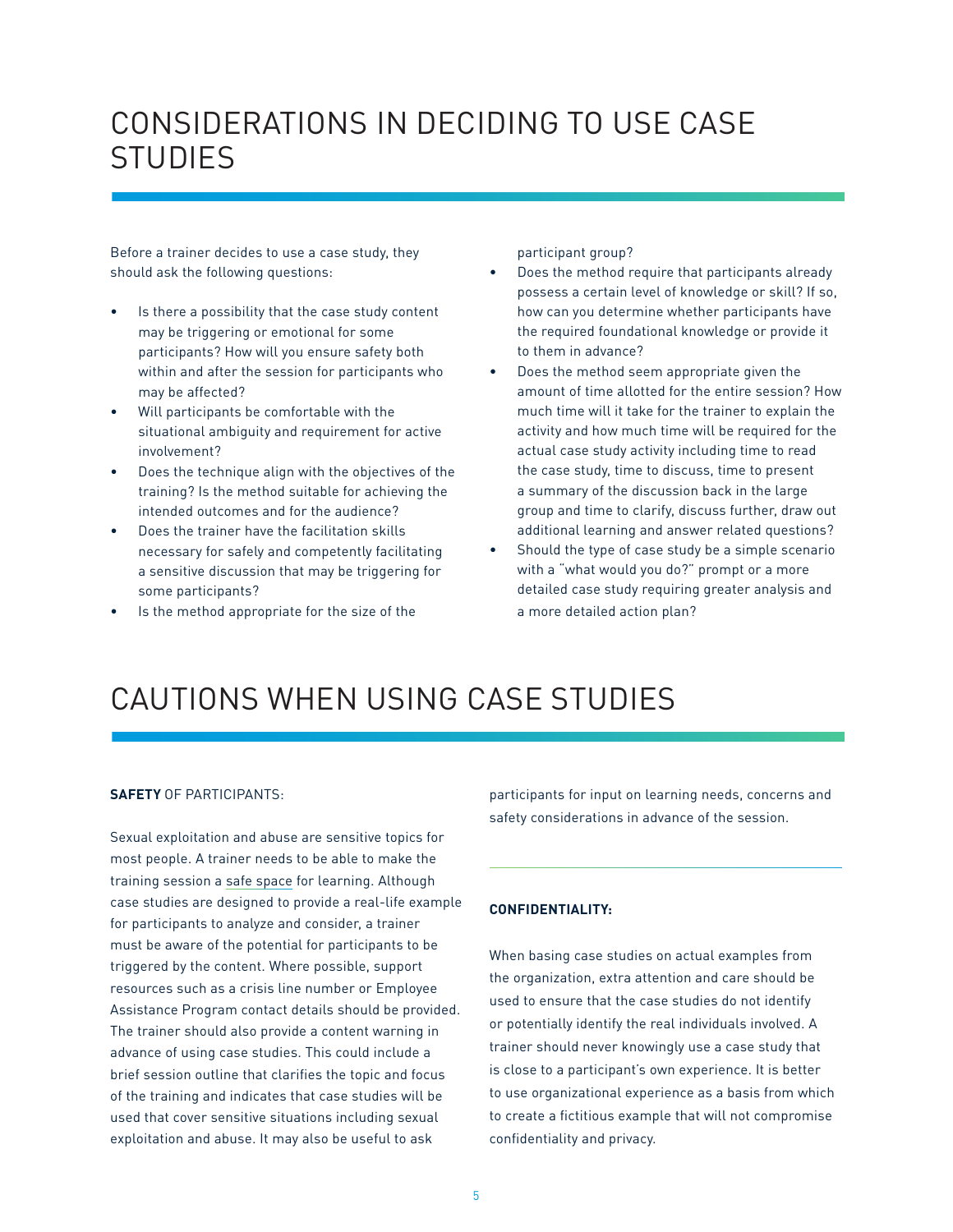#### **CONTENT:**

A trainer should invite key stakeholders to review case studies to ensure that they do not create or reinforce stereotypes or misconceptions about sexual exploitation, abuse or survivors. Ideally, case studies should be developed with the collaboration and involvement of local colleagues in countries of operation and with employees whose positions are focused on gender equality, diversity and inclusion. PSEA case studies may raise many questions about organizational policies, procedures and PSEA best practices. A trainer should be able to respond to those questions, or if unable to respond, should be honest about that and either commit to providing a response after the session or provide suggestions of websites or other resources that may be able to provide the required information.

When using case studies for the purposes of exploring the prevention and response to sexual exploitation and abuse, a base level of understanding of key terms is important. Here are some resources that could be used to meet that threshold:

- [Global Affairs Canada requirements:](https://www.digna.ca/gac-requirements/) includes definitions of Sexual Exploitation, Sexual Abuse, Sexual Harassment
- [IASC core principles](https://www.digna.ca/docs/iasc-six-core-principles-relating-to-sexual-exploitation-and-abuse-iasc/)
- [Safeguarding Essentials:](https://www.digna.ca/docs/safeguarding-essentials-kaya/) a one-hour online course that could be used as a pre-requisite
- [Developing and modelling a positive safeguarding](https://safeguarding-tool.bond.org.uk/)  [culture:](https://safeguarding-tool.bond.org.uk/) A tool for leaders A discussion-based tool to support leaders of organisations to understand what a positive safeguarding culture looks like.
- IASC Communications Package on Addressing [Sexual Misconduct](https://www.digna.ca/?s=IASC+communications). A simple tool to guide senior managers in holding a one-hour discussion with staff on SEA.

## GUIDELINES FOR USING CASE STUDIES IN TRAINING

In the most straightforward application, the presentation of the case study establishes a framework for analysis. It is helpful if the statement of the case provides enough information for the participants to figure out solutions and then to identify how to apply those solutions in other similar situations.

Depending on the learning objectives, the trainer may encourage participants to follow a systematic approach to their analysis. For example, participants could work together to brainstorm:

- What is the goal of the analysis e.g. decision making, exploring issues, identifying alternatives?
- What is the context of the problem?
- What is known and not known?
- What key facts should be considered?
- What alternatives or possibilities are available to the decision-maker?
- What would you recommend and why?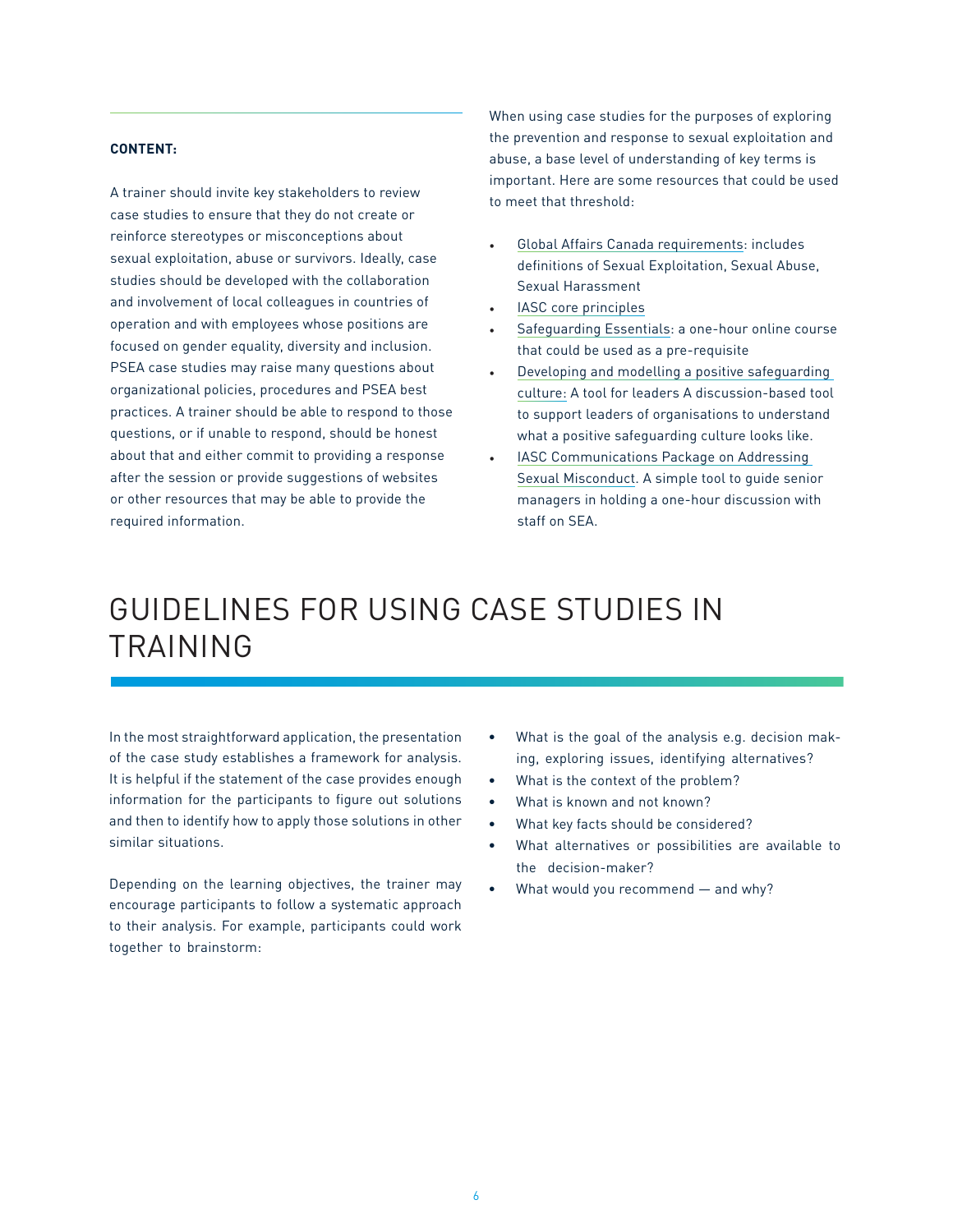## THE USE OF ACCOMPANYING READINGS

Case studies can be especially effective if they are paired with a reading assignment that introduces or explains a concept or an analytical framework or tool that applies to the case study. If the concept, framework or tool is straightforward and easy to apply and understand, the discussion can focus on the results and applicability of the concept or tool. If the concept or tool is more

complex, the trainer may need to walk participants through its application and the interpretation of the results in more detail. This can be done with a demonstration case study before the participants begin to work with additional case studies or can be done after the participants have shared the results of their discussion and analysis to reinforce learning.

## ADDITIONAL WAYS TO WORK WITH CASE STUDIES

### **WRITE** A DIFFERENT OUTCOME

After reading a case study together or independently, the trainer may ask participants to write a different ending to the case study. For example, if the case study highlights a situation that ended well, ask participants to write about what would happen if the characters did not do what was proposed. Ask participants to detail what could go wrong or ask them to consider what might derail the next steps or the eventual outcome. Writing a different outcome prompts participants to consider the whole story and not just the parts that are presented to them. Writing a positive outcome that is built on good practice and awareness may also help participants to leave the session behind and be less likely to hold on to difficult emotions and reactions.

### **ASK** QUESTIONS:

Ask the participants to read the case study independently and interview each other after reading about their thoughts, feelings, ideas or concerns related to the case study. Another approach could involve participants listing what is known and not known from the description provided and generating a list of questions to follow up and gather more information. Trainers can also have participants draft a set of questions they would like answered related to the case study. If they could interview the author, what would they ask? Ask them to also consider why those questions are important?

### **HOW TO USE** CASE STUDIES IN ONLINE TRAINING:

Interactive case studies can be useful in online training. The trainer can embed links to reference materials, appendices, and background information. Instead of dense blocks of text, these links can open Google docs, websites, blog posts, articles, photographs or videos. When conducting online discussions, using breakout rooms or other ways to promote smaller-group discussions may support more engagement from participants. There are also ways of getting participants to reflect and respond to questions in writing, by using engagement tools such as polling, Mentimeter or other software.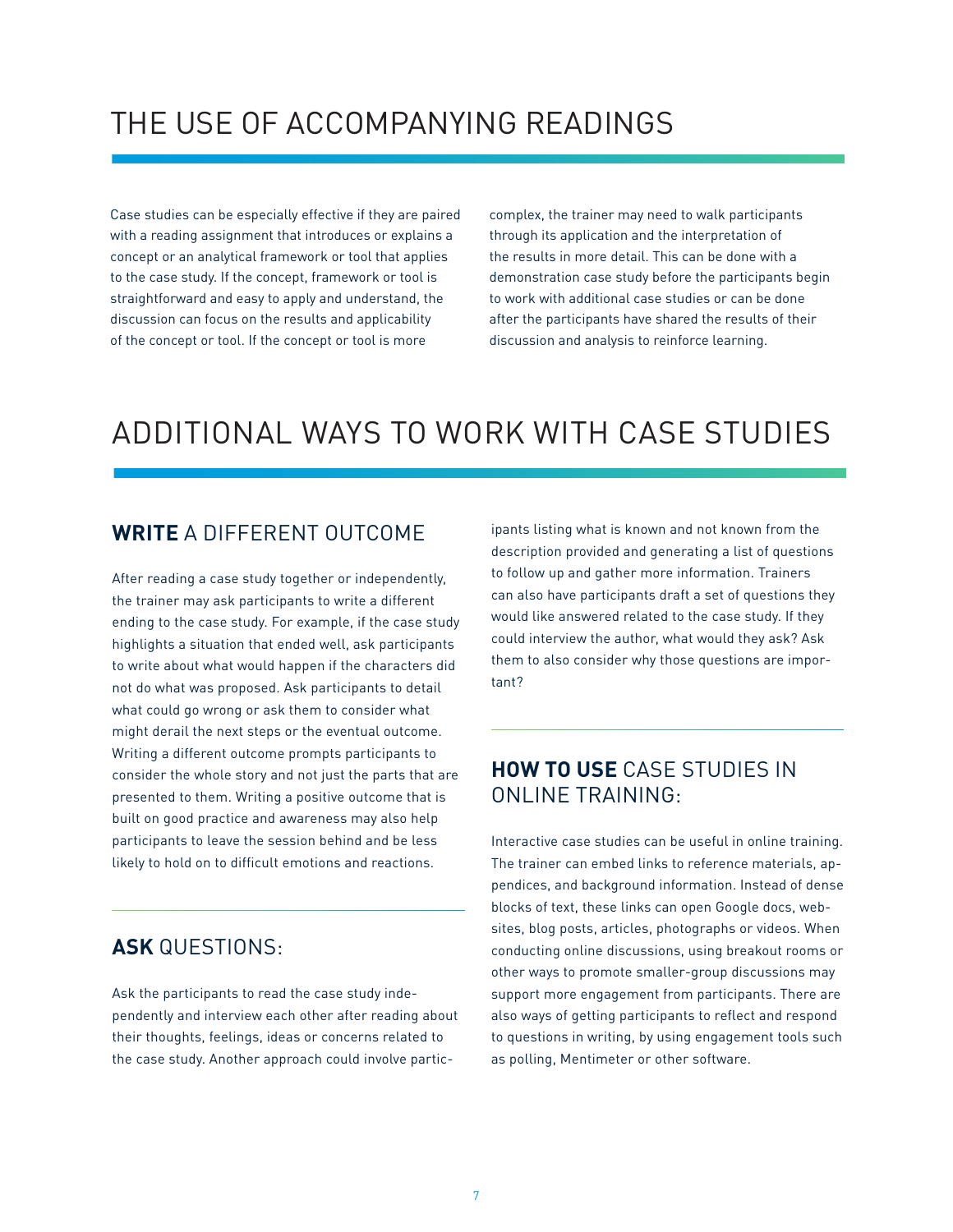## LEADING THE CASE STUDY DISCUSSION

A trainer who wishes to use case studies in PSEA training for their organization should ensure that they have done sufficient preparation and research on the organization's PSEA framework including reviewing the PSEA policy and procedures to be able to clarify points of confusion and ensure that the training supports internal systems and processes. Any gaps in the existing framework should be transparently discussed. Co-developed participation ground rules and guidelines at the outset will also help ensure that discussion is respectful, collaborative and safe.

Decision cases may be more interesting for participants than descriptive ones. To begin the discussion, the trainer can start with an easy, straightforward question that all the participants should be able to answer readily. However, some of the most effective case study discussions start by asking the participants to take a position. Trainers may ask a participant or group member to read the case study aloud and then share

their initial analysis. Other trainers may guide the discussion with questions that move participants from problem identification and analysis to solutions and evaluation of options. A skilled trainer facilitates the discussion to keep the group on track and moving at a reasonable pace. The trainer may respond to questions directly or invite participants to share their responses and ideas first and then reinforce the correct answers.

The trainer should involve as many participants as possible in the discussion but not force participation or put any one participant "on the spot". To engage all the participants as fully as possible and build comfort for participants who prefer a smaller group format, the trainer can divide the whole group into several smaller groups. The groups can be given a specific amount of time (e.g. 10 or 20 minutes) to discuss how to answer a question related to the case. The groups can be asked to keep notes of their discussion and to identify a spokesperson or representative to share the results of the discussion with the rest of the large group.

## TRAINER SKILLS

Trainers should have strong [facilitation skills](https://commonslibrary.org/checklist-for-a-great-facilitator/) and the confidence to support participants sensitively and skillfully in understanding all the issues related to PSEA. Trainers should be familiar with [trauma](http://trauma-informed facilitation)[informed facilitation](http://trauma-informed facilitation) and have experience and comfort in creating safe spaces for difficult and delicate discussions. Self assessment questions for the trainer could include:

- How might this subject matter affect me?
- Where am I in terms of processing my own experiences in this area?
- Am I the best trainer for this group, at this time?
- If not, who else might I connect the organization with instead?
- If I go ahead, what can I do to prepare for this session?
- Specifically, how might this subject matter be triggering for participants?
- Am I equipped to handle disclosure?
- How will I ensure safety for participants within the session?
- What can I do for my own self-care after this session?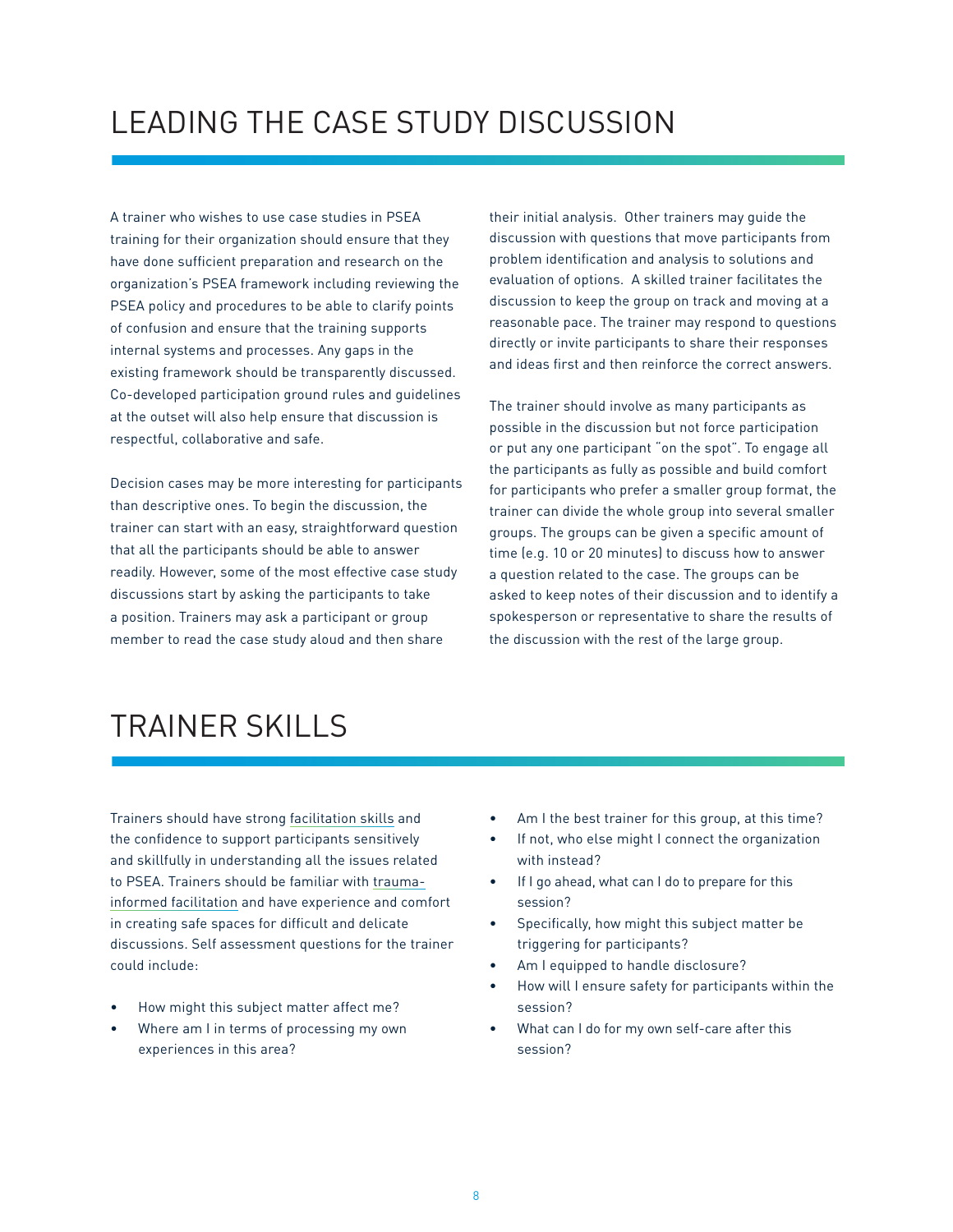## SAMPLE SESSION OUTLINE

## **1.5** HOUR SESSION:

By the end of the session participants will have had an opportunity to:

- Discuss 2 case studies that highlight some issues in preventing and responding to sexual misconduct.
- Review case studies using intersectional analysis.
- Understand the power imbalances that may exist within organizations.
- Consider how to work sensitively with the communities you serve using an inter-cultural perspective.
- How does this case study connect to the communities you serve?
- What would you suggest as next steps?
- Small groups will identify a note taker who will keep notes of their discussion.
- Small groups will identify a spokesperson who will share a summary of their discussion in the large group.
- Small groups will have 20 minutes for the discussion.

## **25** MINUTES:

- Session introduction, objectives and agenda
- Use this time to set the scene, provide a content warning, highlight support mechanisms available to participants, and cover background information (i.e. definitions, organizational context and PSEA policies). It is also a good idea to set ground rules for the discussion to ensure an open, collaborative and safe space for learning.

## **5** MINUTES:

- Case study introduction.
- There are two different case studies to be discussed using small-group discussions. Each group will review the assigned case study and consider the following questions:
	- What PSEA issues are raised in this case study?
	- What is known and not known about the situation that is outlined?
	- What issues come up when you apply an intersectional lens?
	- What issues about power or power imbalances are raised?

### **<sup>20</sup>**MINUTES:

Small group discussions to share experiences, discuss the case and identify the key issues and considerations using the discussion questions.

## **<sup>30</sup>**MINUTES:

Large group report back on the individual groups and open discussion to identify additional issues or considerations.

## **5** MINUTES:

Discussion of additional questions, summary of key learnings and discussion of future learning needs

## **5** MINUTES:

- **Closing**
- Use this time to highlight the support mechanisms available to participants again, and identify next steps (i.e. how will the organization apply the learnings from this activity?).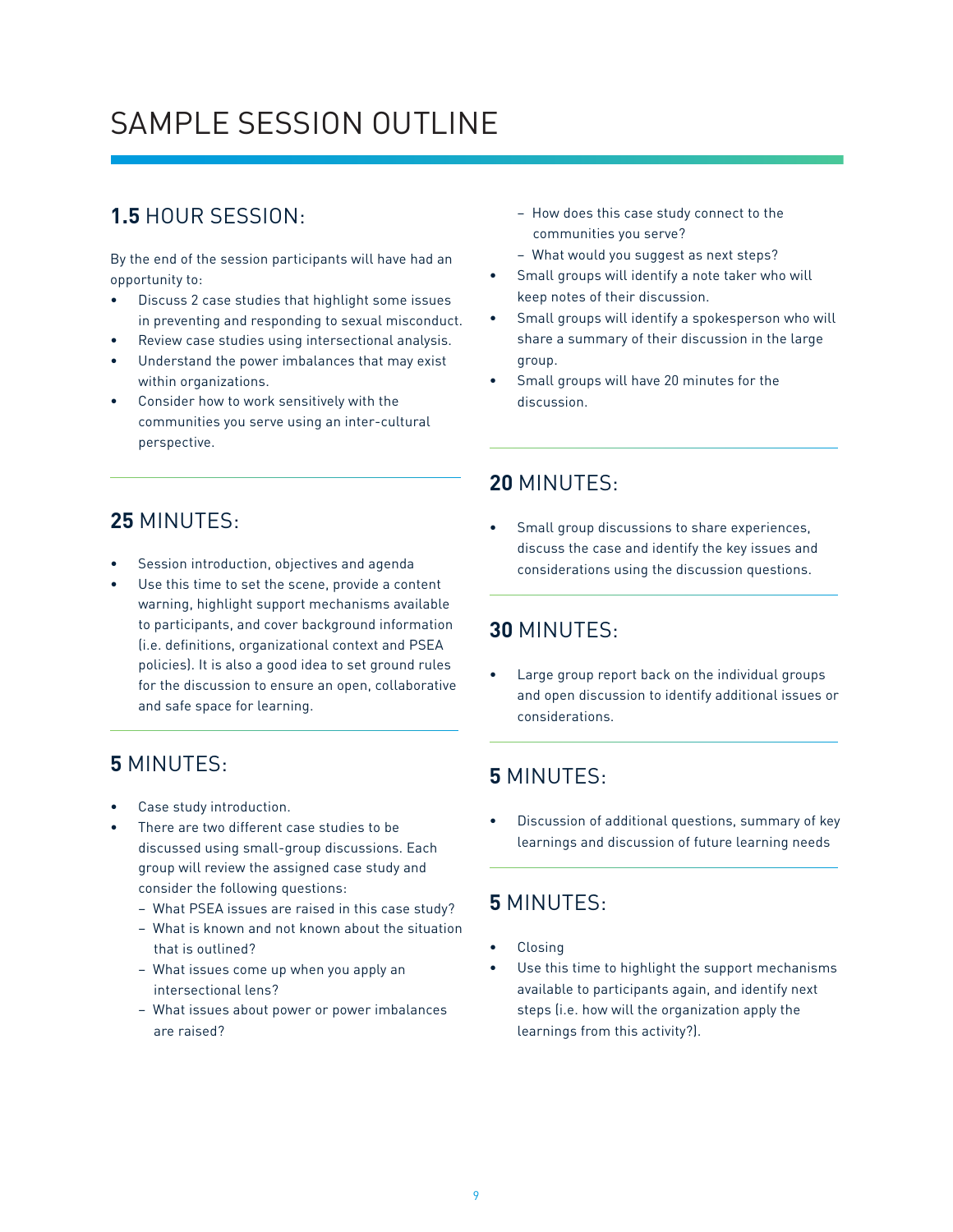## CASE STUDY EXAMPLES

### **CASE STUDY** 1:

You just delivered a Gender Equality session for all staff in your organization that seemed to be well-received. The session evaluations are positive and it appeared that participants found the session useful and thought-provoking. One of the evaluations includes an unsigned, hand-written note in the comments section. The note says "This organization is not a safe place for women. I have witnessed how some of our male senior leaders treat women and it is unacceptable. Something should be done about this."

#### *Discussion questions*

- 1. What are the issues in this example?
- 2. What are your obligations
- a. as a Gender Equality Advisor? b. as a manager? c. as a colleague?
- 3. What actions would you take?

#### *Trainer notes*

#### **PSEA challenges identified:**

This case study is a great opportunity for participants to explore the role of leadership in creating and maintaining an organizational culture that supports PSEA and upholding [IASC Core Principle 6.](https://www.digna.ca/docs/iasc-six-core-principles-relating-to-sexual-exploitation-and-abuse-iasc/) The challenge with this example is that there is no obvious complainant because the note is anonymous. It is also not clear exactly what behaviour makes the organization unsafe or exactly who the respondents might be so it is not possible to connect it with the definitions of sexual exploitation, abuse or harassment from what is indicated. This situation certainly raises concerns and the need for action but this is not a situation that can be easily investigated because there are no specific details.

- [Reporting mechanisms](https://www.unhcr.org/admin/execoffice/4a1278f06/how-to-report-misconduct.html) and procedures: This might be an excellent opportunity for the organization to ensure that the internal reporting mechanism is promoted and that the anonymity, confidentiality and the removal of potential barriers to use of the system are reinforced.
- This might also be an opportunity to highlight the need for the organization to implement mandatory [PSEA training](https://www.digna.ca/docs/course-materials-for-preventing-sexual-exploitation-and-abuse-interaction/) with all staff, if it is not already done.
- [Power dynamics:](https://msw.usc.edu/mswusc-blog/diversity-workshop-guide-to-discussing-identity-power-and-privilege/) the role of gender, position, age, and other factors in creating spaces for SEA, and how to address this as an organization.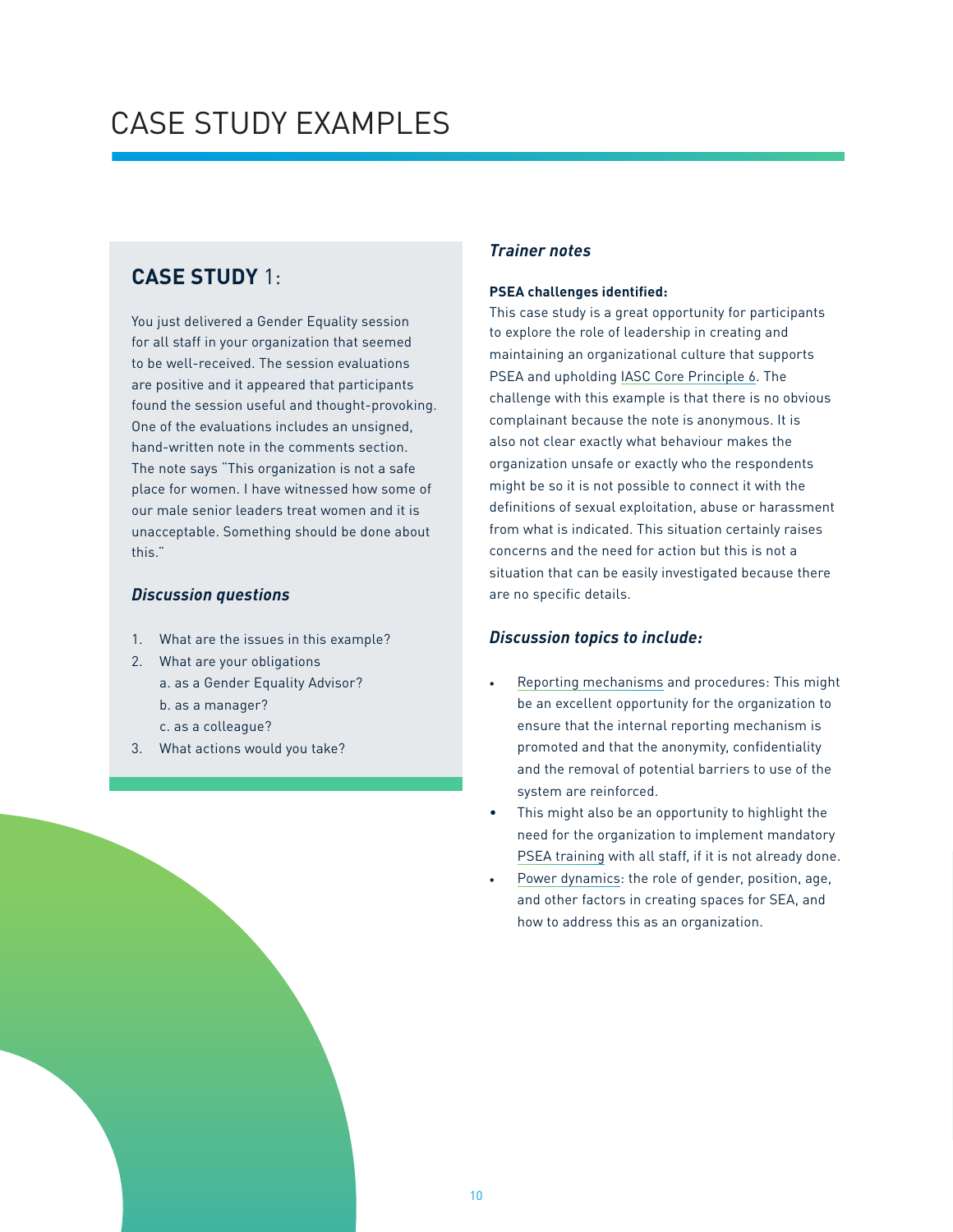### **CASE STUDY** 2:

During a visit to a program, Mohammed, one of the organization's drivers, tells you that he regularly picks up David, an expatriate colleague from a well-known bar in the city, and that he often has a young woman with him. It is rarely the same woman twice. The driver thinks that David is paying them to have sex with him. The driver is asking you what he should do as he is unhappy about having to drive them but is also worried about his job.

#### *Discussion questions:*

- 1. What are the issues in this example?
- 2. What are your obligations a. as the Gender Equality Advisor? b. as Mohammed's confidante? c. as David's colleague?
- 3. What actions would you take?

#### *Trainer notes*

#### **PSEA challenges identified:**

This case study raises important considerations about power and privilege and organizational codes of conduct. There does seem to be enough information to investigate and depending on the skills and training of staff within the organizations it could be done internally or with a trained, experienced external investigator if that expertise does not exist within the organization. Mohammed may need to be reassured that raising a concern is the right step and that if complaints are made in good faith there will be no retaliation against the whistleblower. As the gender advisor, it would be important to pass this concern along using the internal reporting system. This case study illustrates SEA Core Principles 1, possibly 2, 3, 5 & 6 and appears to fit the definition of sexual exploitation, especially considering Mohammed doesn't know the age of the young women.

- [Codes of conduct](https://www.digna.ca/docs/template-of-a-code-of-conduct-for-prevention-and-response-to-sexual-violence/)
- [Whistleblower policies](https://www.digna.ca/docs/whistleblower-protection-policy/)
- Legal and cultural contexts around transactional sex, and how this is defined by your organization's code of conduct. You can use [https://www.nswp.](https://www.nswp.org/sex-work-laws-map) [org/sex-work-laws-map](https://www.nswp.org/sex-work-laws-map) to understand sex work law in each country. The discussion should contextualize the sexist nature of these laws and standards in the sector around PSEA and sex work. It is important to discuss that people engage in sex work for many reasons, and look at reasons women, men and gender diverse people engage in sex work and the power relationships behind it.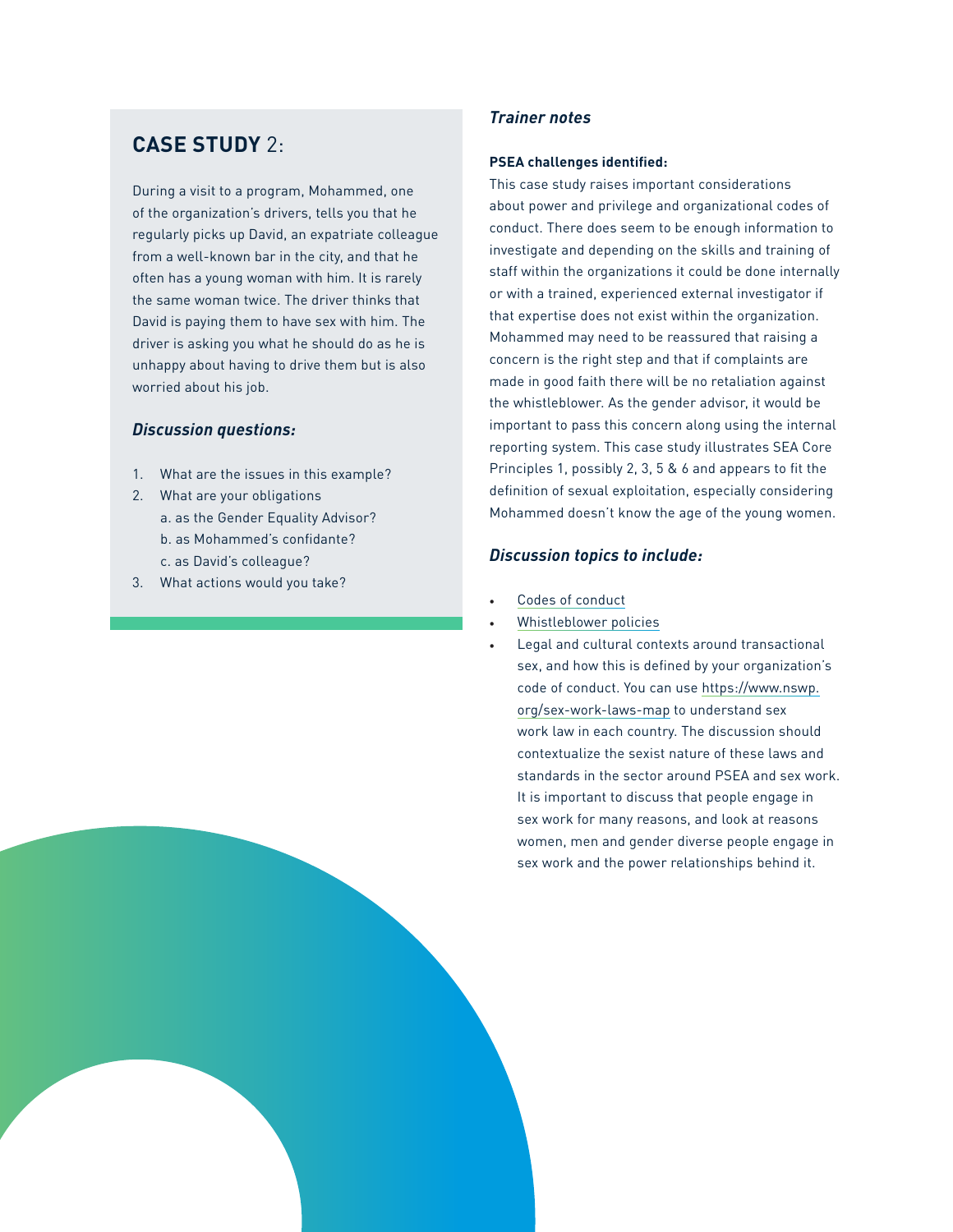### **CASE STUDY** 3:

You receive an email from Ana, a woman program participant you met on your last visit to Colombia. Ana writes that she has been thinking a lot about the PSEA session you delivered and wants to raise a concern. She says that Susan, the Country Manager, has repeatedly asked her to go out for drinks. She has gone a couple of times but says that she always feels uncomfortable. She says that Susan is very affectionate and often tries to hug her. She wants it to stop but is afraid that she might lose her ability to participate in the program if she says something to Susan.

#### *Discussion questions:*

- 1. What are the issues in this example?
- 2. What are your obligations a. as the PSEA Advisor? b. as Ana's confidante? c. as the Country Manager's colleague?
- 3. What actions would you take?

#### *Trainer notes*

#### **PSEA challenges identified:**

This situation will be guided by the organization's existing reporting mechanism, employee code of conduct and PSEA policy. This scenario raises issues of power, privilege, culture, social norms and personal limits and boundaries. This may well be a situation that prompts an investigation. Ana needs to be reassured that she has done the right thing by raising a concern and it might be useful to explore what Ana would like to have happen next if the PSEA policy offers any option before an investigation such as conflict resolution. This may fit the definition for sexual exploitation on the basis of differential power. This example links to IASC Core principles 1 & 6.

#### *Discussion topics to include:*

- Reporting mechanisms and procedures: This might be an excellent opportunity for the organization to ensure that the internal reporting mechanism is promoted and that the anonymity and confidentiality of the system is reinforced.
- Power dynamics: the role of gender, position, age, and other factors in creating spaces for SEA, and how to address this as an organization.
- [Survivor support:](https://www.digna.ca/docs/accompanying-survivors-aqoci-and-digna/) This situation involves the person who is directly impacted. How will you as individual, and an organization, support her going forward? How will you ensure your response is survivorcentred?
- LGBTQ+ rights: What repercussions might Ana face as a woman being solicited by another woman? Are there considerations for her safety, or any legal or cultural consequences? What if it was a different country?

12 13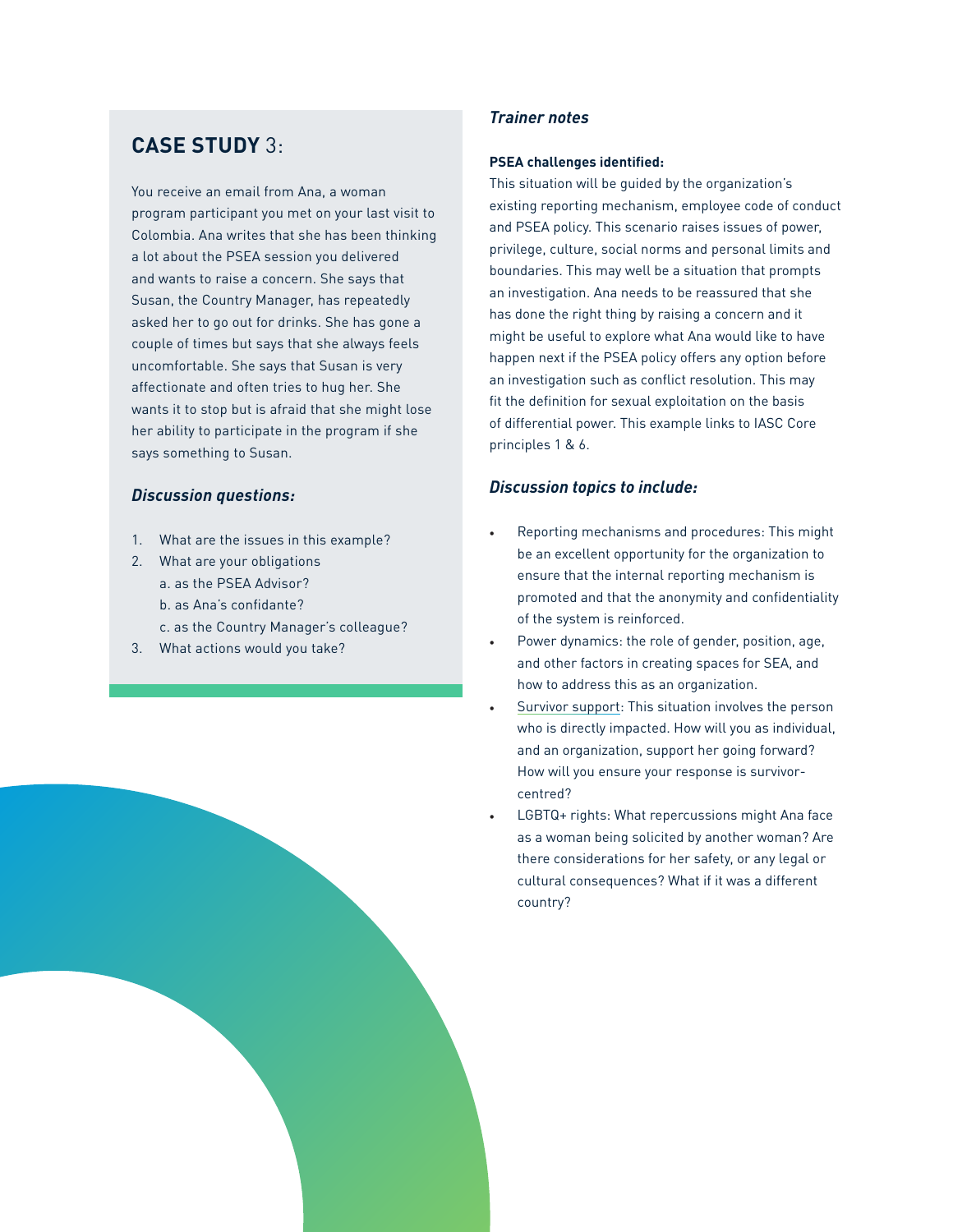### **CASE STUDY** 4:

Lucie is a volunteer cooperant in Senegal. During her volunteer assignment, one of the managers of the local partner she works with starts making comments about her physical appearance, followed by a few jokes of a sexual nature. He stands very close to Lucie when he talks to her and she feels uncomfortable. She diplomatically tells him that she doesn't like his comments. He replies that it is only to compliment her and continues to make the same remarks to her, sometimes with subtle threats. Lucie's placement continues for another 3 months. She decides not to put in a complaint at that time, believing that it could make the situation worse. Later when Lucie has returned to Canada, after her placement, she denounces the actions of the manager to the designated person in her organization. Lucie indicates that there was no witness to the situation because the acts were always carried out when the two of them were alone.

#### *Discussion questions:*

- 1. How should the organization handle this complaint?
- 2. What action should it take with the partner whose employee is the subject of the complaint?
- 3. What are the risks involved in this situation? a. for Lucie?
	- b. for your organization?
	- c. for the subject of the complaint?
	- d. for the partner organization?

#### *Trainer notes*

#### **PSEA challenges identified:**

This situation will be guided by the organization's existing complaint handling procedures, partner code of conduct/agreement and PSEA policy. This scenario raises issues of power, privilege, culture, social norms and personal limits and boundaries. This may well be a situation that prompts an investigation. Lucie needs to be reassured that she has done the right thing by raising a concern and it might be useful to explore what Lucie would like to have happen next, if the PSEA policy offers any option before an investigation such as conflict resolution. This example appears to fit the definitions of sexual abuse and sexual harassment. It links to SEA Core Principles 1 and 6.

- Definitions of SEA: because this situation involves a partner and a volunteer from a Canadian organization, does it fit the definition of SEA? What implications might this distinction have for the organization? Does this partner also work with communities that would be vulnerable to his actions?
- [Complaint handling](https://www.digna.ca/docs/how-to-report-misconduct-unhcr/) procedures: The complaint handling procedure should be clear, transparent and timely.
- [Partner preparation](https://www.digna.ca/docs/psea-assessment-psea-toolkit-for-cso-partners-unicef/) and partnerships agreements: This might be an excellent opportunity for the organization to review their partnership agreement and partner training procedures.
- Power dynamics: the role of gender, position, age, and other factors in creating spaces for SEA, and how to address this as an organization.
- Survivor support: This situation involves the person who is directly impacted. How will you as individual, and an organization, support her going forward? How do you ensure that your response is survivor-centred?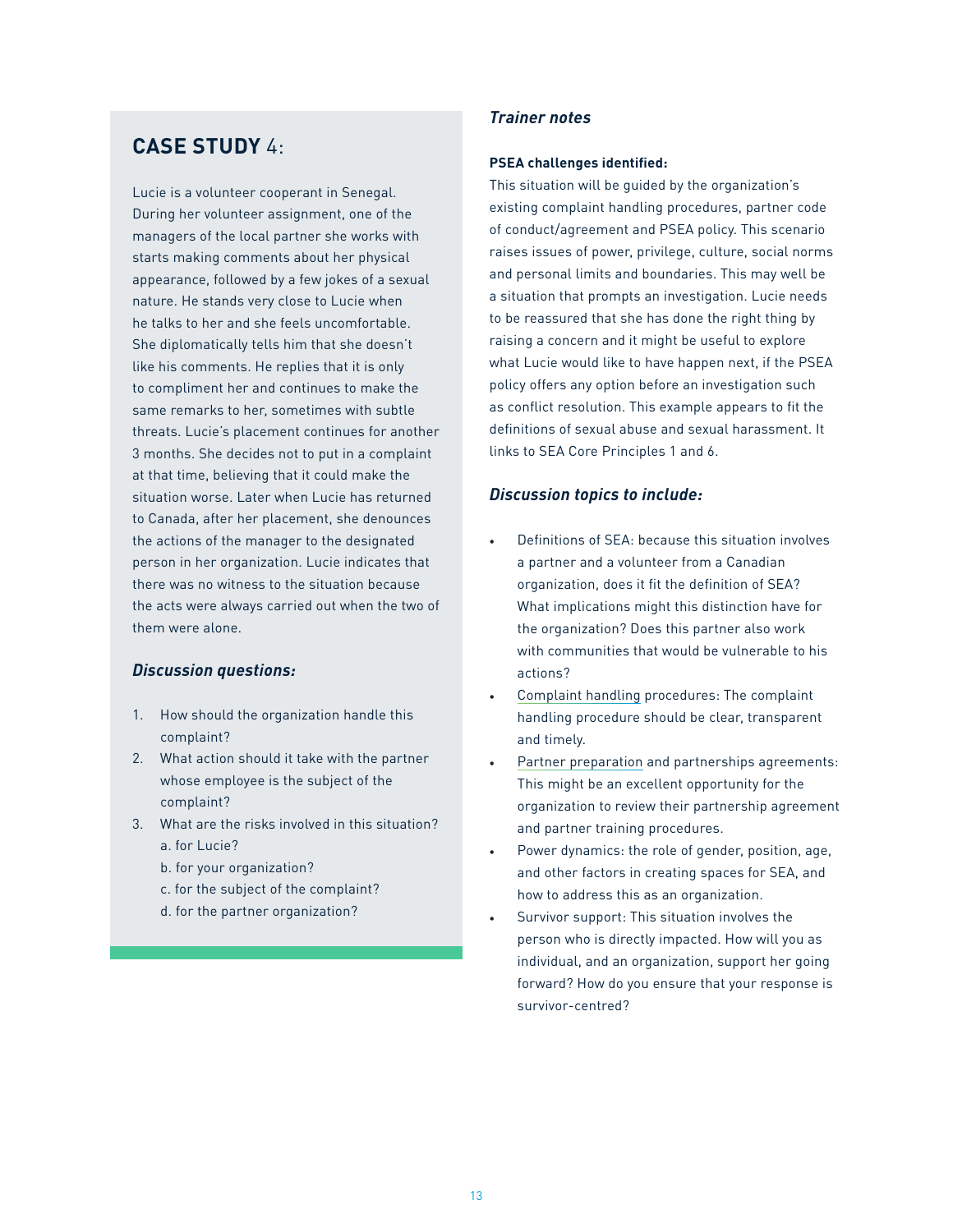### **CASE STUDY** 5:

You are invited to the wedding. The groom is a teacher from a school where your partner organization implements a project. At the wedding you learn that the teacher is marrying one of his students, who is leaving school because of her marriage. This teacher receives supplemental income from your organization, and the education programme has a focus on encouraging girls to stay in education. The girl's friends tell you that it is normal for teachers to have relationships with students.

#### *Discussion questions:*

- 1. What are the issues in this instance?
- 2. What are your obligations a. as a manager in the education programme? b. as the facilitator of the school improvement committee?
- 3. What actions would you take?

#### *Trainer notes*

#### **PSEA challenges identified:**

This scenario raises issues of power, privilege, culture and social norms. It also raises important issues about how PSEA policies and procedures apply to program partners and the need to ensure that either the local partner has a robust PSEA policy in place or agrees to abide by the PSEA policy of the implementing organization. Implementing organizations have an obligation to ensure that training is provided when the local partner is adopting the implementing partner's PSEA policy. This example appears to fit the definitions of sexual exploitation and sexual abuse and may link to child protection depending on the age of the student. This example may link to IASC Core principle 2.

#### *Discussion topics to include:*

- Working with partners: This might be an excellent opportunity for the organization to review their partnership agreement and partner training procedures.
- Legal and cultural context: age of consent, marriage, etc.
- [Organizational procedures for partners:](https://www.digna.ca/docs/partnership-management-policy-child-and-adult-safeguarding/) for validated breaches of Code of Conduct/PSEA
- [Child Protection policy:](https://www.digna.ca/docs/child-protection-policy/) will the partner lose funding, what might be some other implications?

14 15 16 16 16 17 16 17 16 17 16 17 16 17 16 17 16 17 16 17 16 17 16 17 16 17 16 17 16 17 16 17 16 1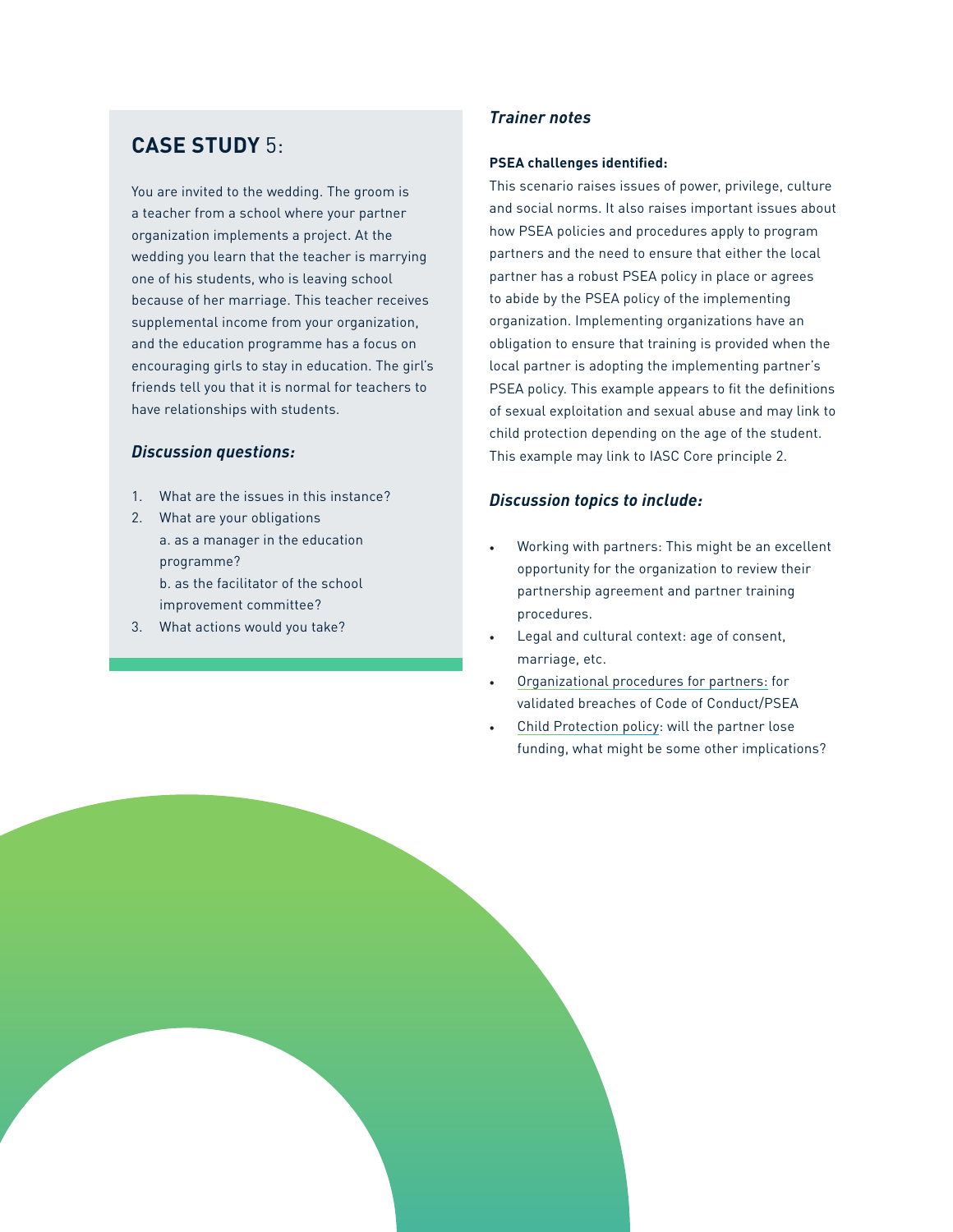### **CASE STUDY** 6:

Ana is 29 years old and she is carrying out a volunteer cooperation assignment in Togo with the Ministry of Public Health. She begins to befriend David, one of the employees of the Ministry in another department. After some time, they develop a romantic relationship. They decide not to talk about it to the other cooperants and to their country representative for fear that they will end Ana's assignment. However, rumors start to circulate, as they are always together in the office, during their breaks and in their free time. The country representative decides to discuss the situation with Ana, and she admits having had a romantic relationship for several months with this employee of the partner organization.

#### *Discussion questions:*

- 1. What are the issues in this instance?
- 2. What measures should the organization take in such a case?
- 3. Does this constitute Sexual Exploitation? Abuse? Why or why not?

#### *Trainer notes*

#### **PSEA challenges identified:**

This scenario raises important issues about power, privilege, culture, social norms, safety and security as well as consent. The situation resolution may differ depending on whether the organization has a Code of Conduct that clearly prohibits relationships with local colleagues. It might be interesting to ask participants if their view of the scenario would change if the cooperant was a man and the employee was a woman.

- Codes of conduct: Does the organization have one? If so, is it explicit about relationships with local colleagues? How is the Code of Conduct introduced to volunteer cooperants?
- Volunteer training: What training is provided on the Code of Conduct if there is one? What training is provided pre-departure and on arrival about local culture and norms and the potential issues with romantic relationships with local colleagues?
- Placement location: Might this situation be different if the volunteer cooperant is in a large city or a much smaller community?

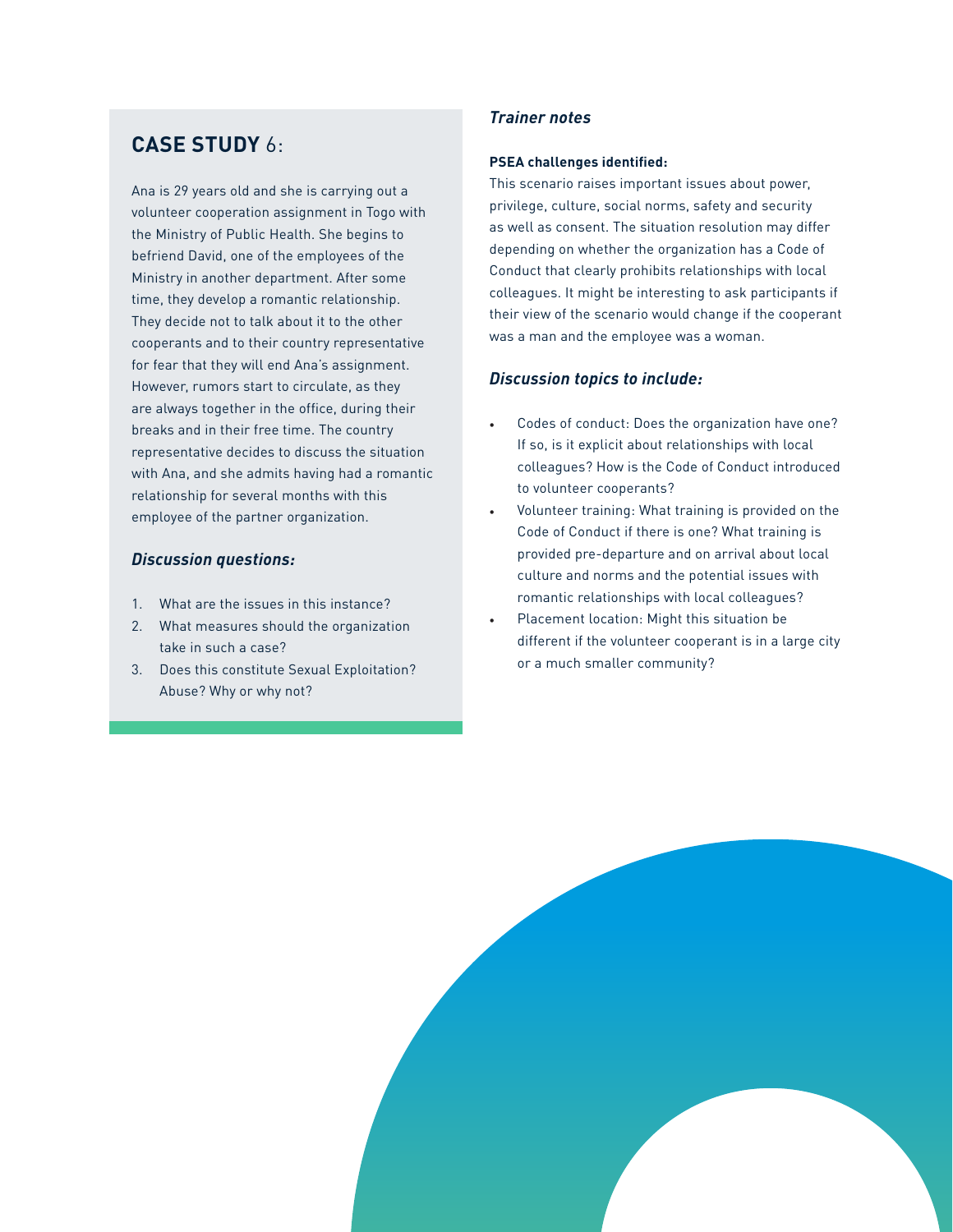### **CASE STUDY** 7:

Simon, 33, is a volunteer cooperant in Cameroon. As part of his assignment, he provides employability training to young entrepreneurs. He gets along particularly well with Naomie, who is 25. One day, after a day of training, Simon and Naomie start discussing various topics unrelated to the training. They discover they both love hiking, and Naomie offers to accompany Simon on the weekend. They begin to develop a friendly relationship. While talking to his country representative, Simon mentions that he sometimes does activities with one of his learners in a totally friendly way. The country representative asks the PSEA focal point of the organization for advice on what to do in such a situation, considering that it is a friendly relationship with a program participant.

#### *Discussion questions:*

- 1. What would be the position to be adopted by the organization?
- 2. What are the measures to be taken in this situation?

#### *Trainer notes*

#### **PSEA challenges identified:**

This scenario might depend on the organizational Code of Conduct that is in place. The scenario also raises issues of power, privilege, culture, social norms, safety and security. Depending on the cultural norms there may be security risks for either party even though the relationship does not seem to be a romantic one. If Naomie's family and friends raise objections Simon can return home but Naomie may have suffered longlasting damage to her reputation and social standing within a local community. This example links to SEA Core principle 4.

- Codes of conduct: Does the organization have one? If so, is it explicit about relationships with local colleagues? How is the Code of Conduct introduced to volunteer cooperants?
- [Volunteer training:](https://www.digna.ca/docs/best-practices-for-training-on-sexual-violence/) What training is provided on the Code of Conduct if there is one? What training is provided pre-departure and on arrival about local culture and norms and the potential issues with romantic relationships with local colleagues?
- Placement location: Might this situation be different if the volunteer cooperant is in a large city or a much smaller community?
- [Gender](https://www.digna.ca/docs/explore-gadns-resources-gadn/) and power dynamics: What are the issues here using a gender lens? What additional aspects might arise if taking an intersectional lens?

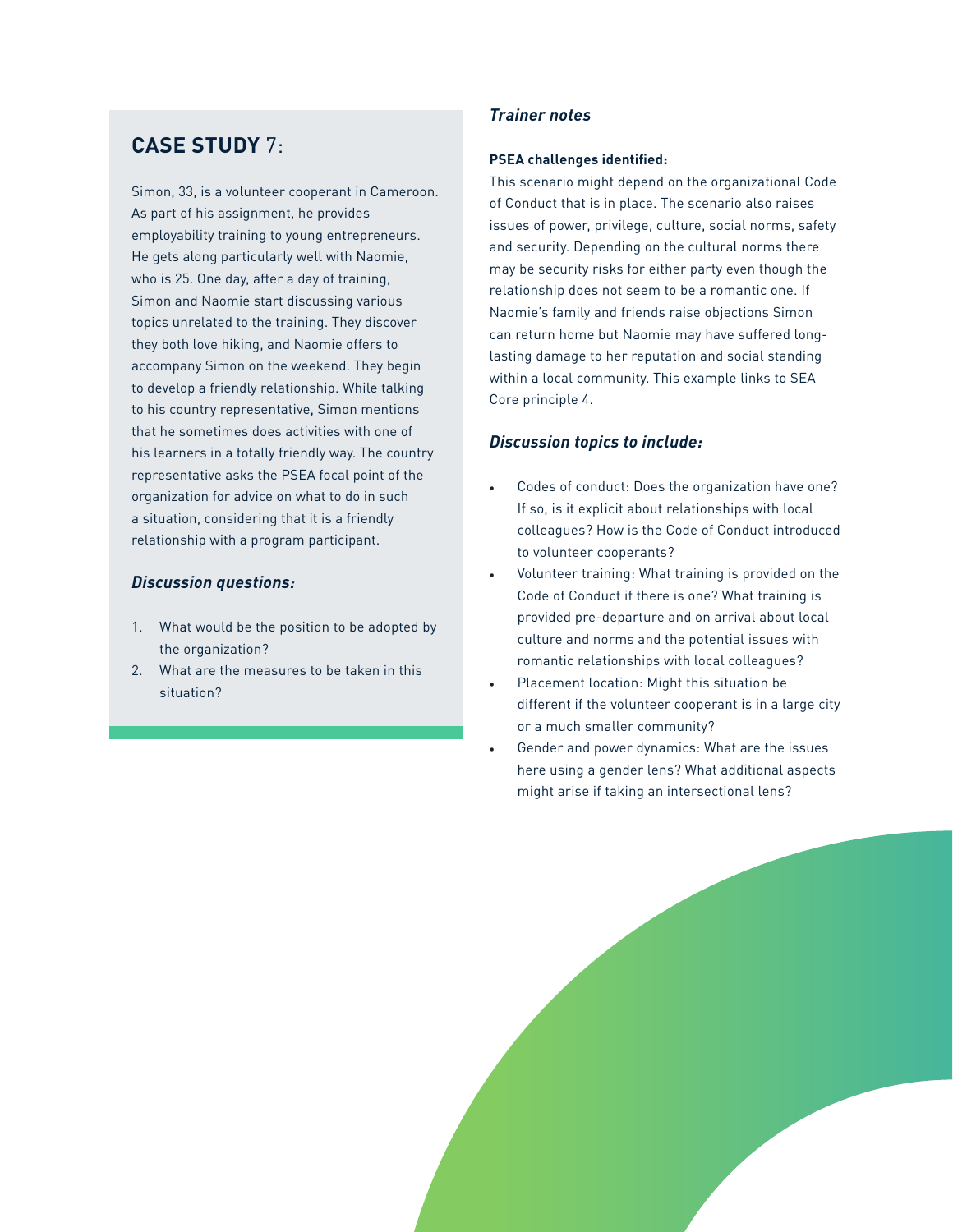### **CASE STUDY** 8:

Louis has been working as a volunteer in Benin for several months with a partner educational institution. The educational institution offers training to young people between 16 and 18 years old. Over time, he notices that one of the teachers, Ayo, is often chatting with the same student in the hallways. Their conversation seems quite friendly. One day, Louis overhears a snippet of their conversation. He understands that Ayo gave the student a cell phone. Louis is surprised and subtly asks another colleague if Ayo is teaching people in his family or people he knows personally, but he is not. Louis is not sure how to interpret the situation. A few days later, he sees Ayo leaving the premises of the establishment by car with the student.

#### *Discussion questions:*

- 1. What are the issues in this instance?
- 2. What are Louis' obligations as a volunteer?
- 3. What actions would you take?

#### *Trainer notes*

#### **PSEA challenges identified:**

This situation raises issues about local partner selection, partnership agreements and the need for implementing organizations to ensure that the local partner organization either has a robust PSEA policy or agrees to adopt the PSEA policy of the implementing organization. The scenario also raises issues of power, privilege, culture, social norms as well as safety and security. Where the implementing organization has local staff, they can be very helpful in supporting Louis in a situation like this but the organizational response should be guided by clear PSEA procedures including reporting and investigation mechanisms. This example seems to fit the definition of sexual exploitation and possibly sexual abuse. It raises issues within SEA Core Principles 1, 2, 3, 4, 5 & 6.

- Working with partners: This might be an excellent opportunity for the organization to review their partnership agreement and partner training procedures.
- Definitions of grooming and [child protection policies](https://girlseducationchallenge.org/media/ftvjxa5u/protection_is_possible_report_final.pdf?fbclid=IwAR1fTgKKHFVkL17hsj2wey_y4ORieHktAdppn29axjPHkcF3YzuF-06KC3w)  and procedures.
- Reporting mechanisms & [whistleblower policies.](https://www.digna.ca/docs/whistleblower-policy/)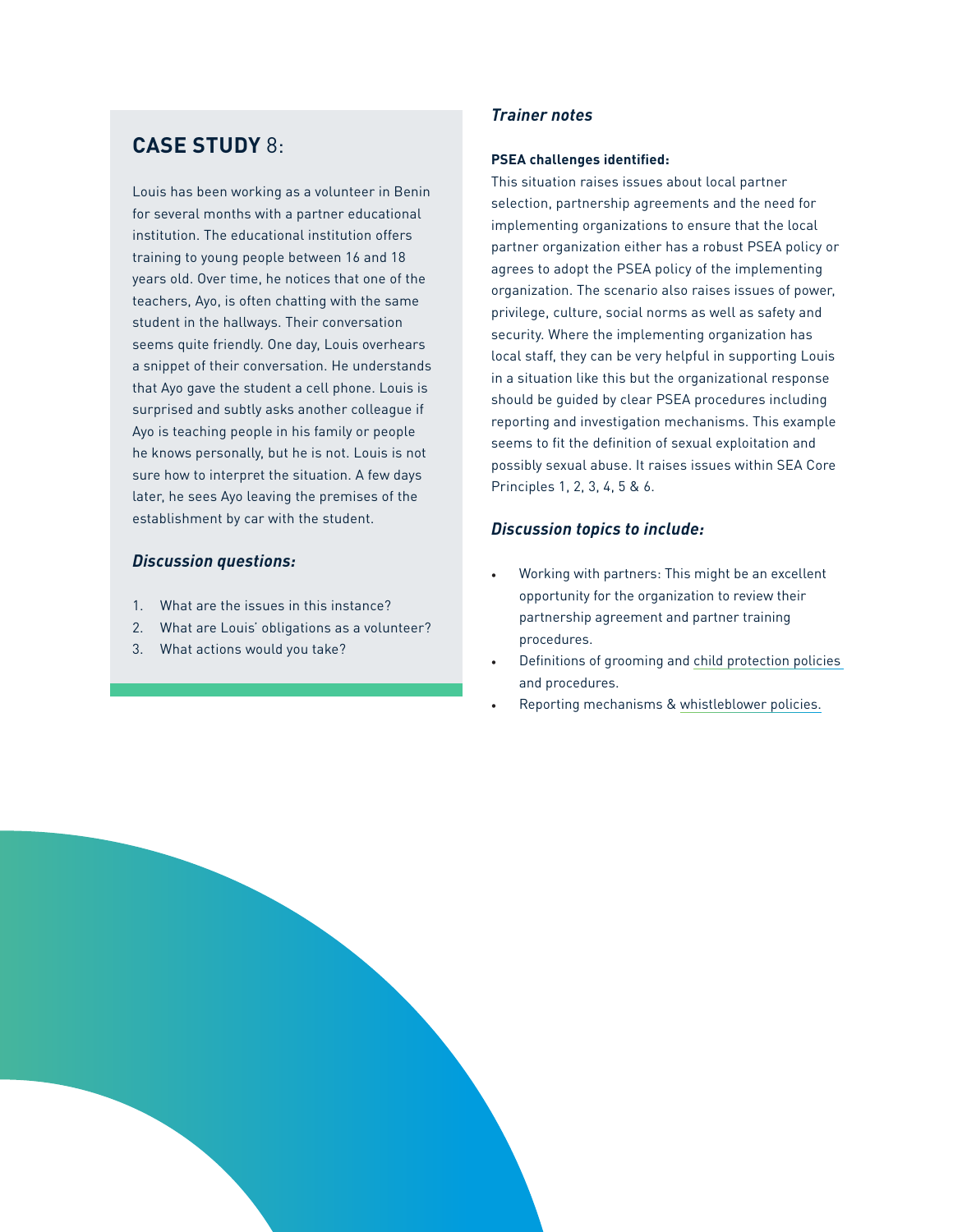## CONSIDERATION OF THE NEEDS OF EQUITY SEEKING GROUPS & INTERSECTIONALITY

The Constitution of Canada provides specific protections against government action or laws that violate fundamental individual rights and freedoms. These are articulated under the Charter of Rights and Freedoms (Charter). The Charter articulates Canada's commitment to the protection of individuals regardless of race, national or ethnic origin, colour, religion, sex, age or mental or physical disability. More recently, the Supreme Court of Canada extended these protections to sexual orientation and gender. It is important to always keep these protections in mind. However, this can be particularly challenging when a program participant country or partner organization may hold different values than those protected under the Canadian constitution and human rights law.

Organizations can navigate these sensitive areas more effectively when they develop and maintain clear protections, policies and procedures that ensure that sexual exploitation and abuse is prevented for all individuals, regardless of race, national or ethnic origin, colour, religion, sex, age, gender, sexual

orientation, mental or physical disability. Additionally, many organizations are developing equity, diversity and inclusion action plans that address not only protection but also underrepresentation of equityseeking groups. Movements to decolonize aid are also part of this desire to address historical and present day injustice, disadvantage and power imbalances. In addition to considering violation of fundamental rights and freedoms and underrepresentation, organizations should also be considering [intersectionality.](https://www.ncbi.nlm.nih.gov/pmc/articles/PMC4181947/) This term was coined by Kimberlé Crenshaw to examine and understand the interconnectedness of race, sex and other aspects of identity in systems of oppression. Case studies should be carefully reviewed to ensure that they do not stigmatize or marginalize groups or individuals and that they reflect the broadest range of human experience. Taking time to ensure that the learning environment is safe and inclusive for all participants, providing trigger warnings and ensuring that support is available for participants who may be triggered is also part of the consideration of these vital areas.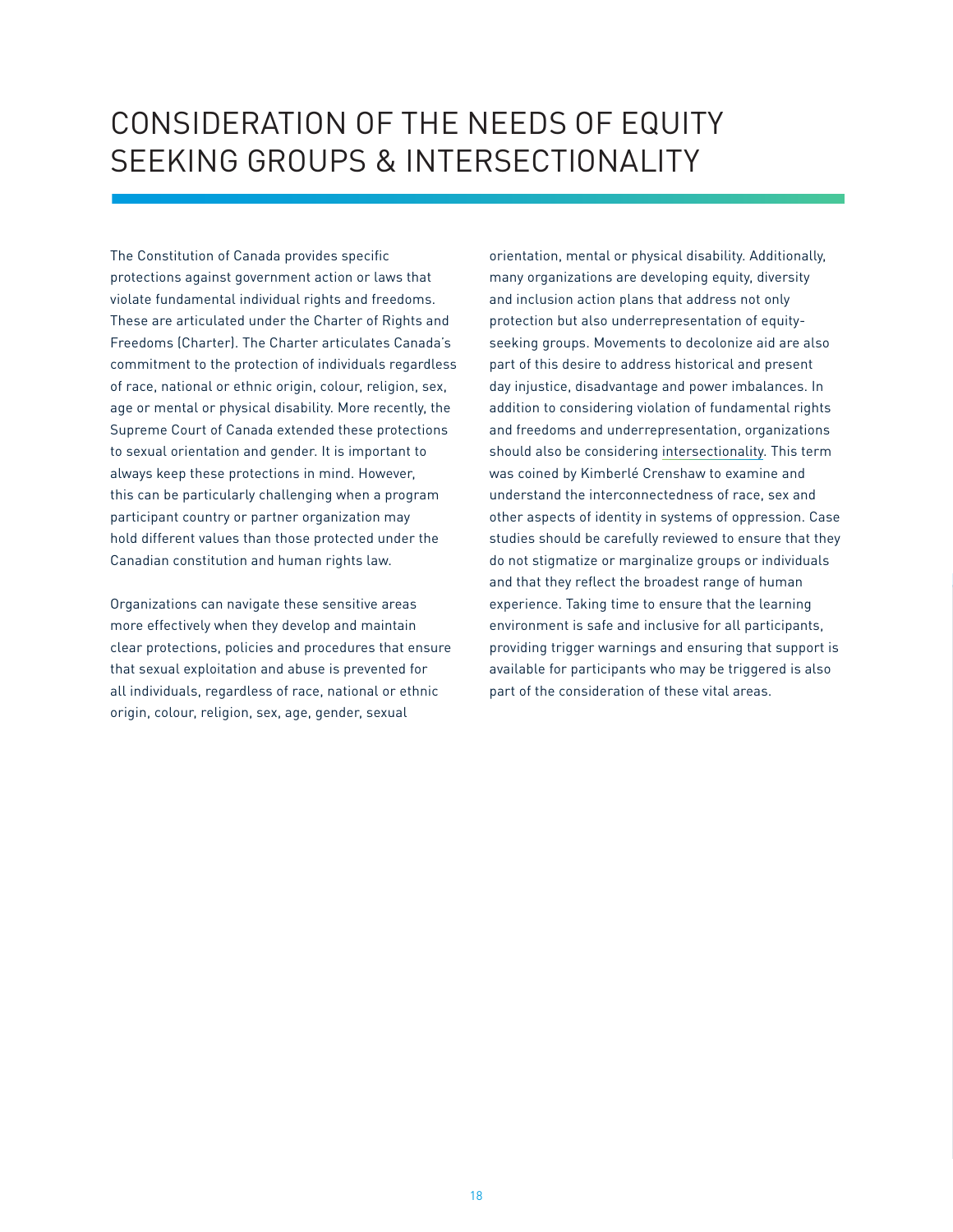## RESOURCES AND BACKGROUND INFORMATION

### **DEFINITIONS:**

#### *Sexual exploitation:*

[Sexual exploitation](https://www.digna.ca/docs/understanding-the-differences-between-sexual-exploitation-and-abuse-sexual-harassment-and-sexual-and-gender-based-violence-iasc/) means any actual or attempted abuse of position of vulnerability, differential power, or trust, for sexual purposes, including but not limited to, profiting monetarily, socially, or politically from the sexual exploitation of persons of concern.

#### *Sexual abuse:*

Sexual abuse means the actual or threatened physical intrusion of a sexual nature, whether by force, or under unequal or coercive conditions.

#### *Sexual harassment:*

Sexual harassment is any unwelcome sexual advance, request for sexual favor, verbal or physical conduct or gesture of a sexual nature, or any other behavior of a sexual nature that might reasonably be expected or be perceived to cause offence or humiliation to another. Sexual harassment is particularly serious when it interferes, is made a condition of employment or creates an intimidating, hostile or offensive environment.

### **[THE IASC SIX CORE PRINCIPLES](https://interagencystandingcommittee.org/inter-agency-standing-committee/iasc-six-core-principles-relating-sexual-exploitation-and-abuse)  [RELATING TO SEXUAL](https://interagencystandingcommittee.org/inter-agency-standing-committee/iasc-six-core-principles-relating-sexual-exploitation-and-abuse)  [EXPLOITATION AND ABUSE:](https://interagencystandingcommittee.org/inter-agency-standing-committee/iasc-six-core-principles-relating-sexual-exploitation-and-abuse)**

#### **The Six Core Principles**

- **1.** Sexual exploitation and abuse by humanitarian workers constitute acts of gross misconduct and are therefore grounds for termination of employment.
- **2.** Sexual activity with children (persons under the age of 18) is prohibited regardless of the age of majority or age of consent locally. Mistaken belief regarding the age of a child is not a defense.
- **3.** Exchange of money, employment, goods, or services for sex, including sexual favors or other forms of humiliating, degrading or exploitative behavior is prohibited. This includes exchange of assistance that is due to beneficiaries.
- **4.** Any sexual relationship between those providing humanitarian assistance and protection and a person benefiting from such humanitarian assistance and protection that involves improper use of rank or position is prohibited. Such relationships undermine the credibility and integrity of humanitarian aid work.
- **5.** Where a humanitarian worker develops concerns or suspicions regarding sexual abuse or exploitation by a fellow worker, whether in the same agency or not, he or she must report such concerns via established agency reporting mechanisms.
- **6.** Humanitarian workers are obliged to create and maintain an environment that prevents sexual exploitation and abuse and promotes the implementation of their code of conduct. Managers at all levels have responsibilities to support and develop systems which maintain this environment.